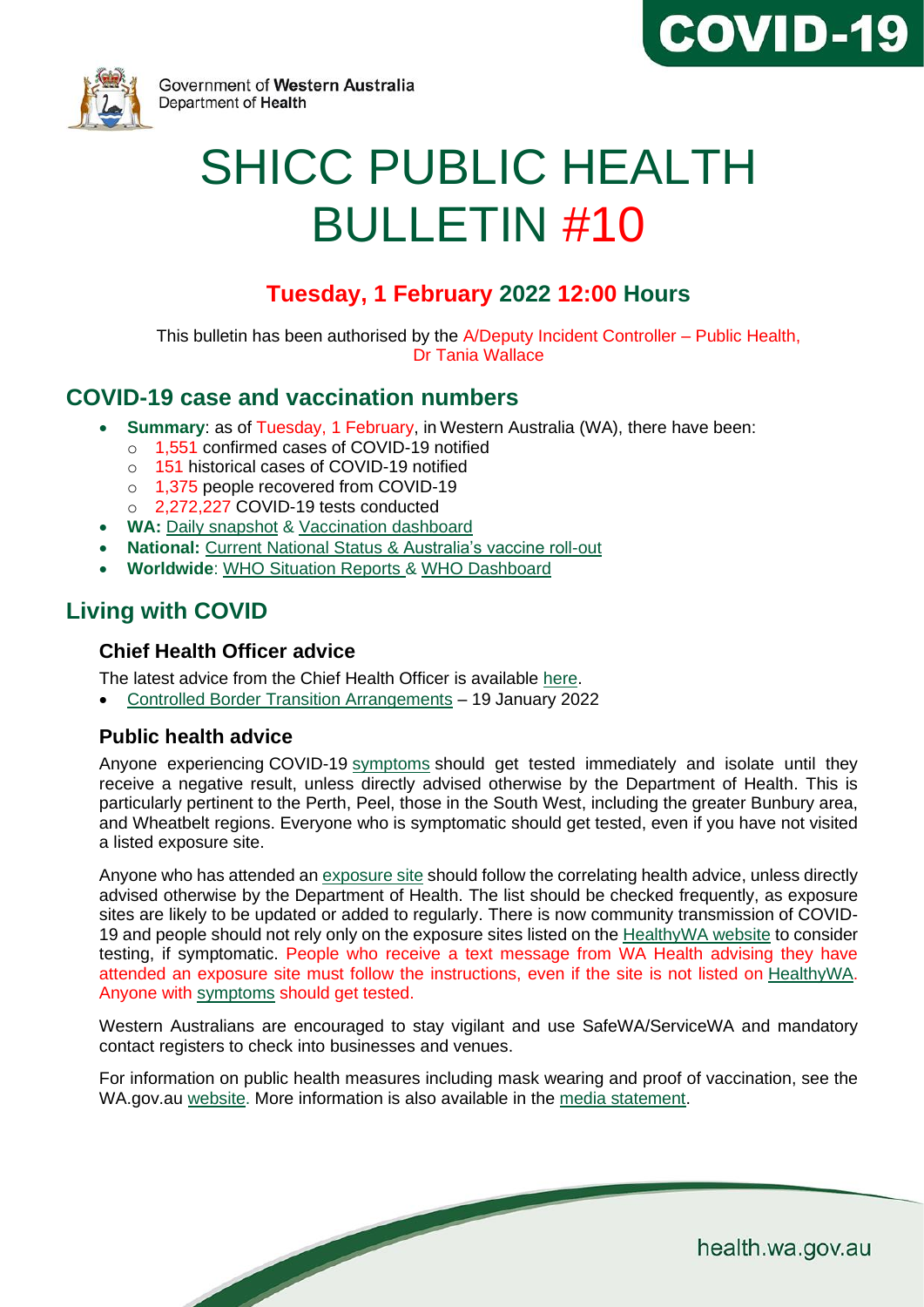## **New information on HealthyWA**

The WA Department of Health continues to develop information material to ensure the WA public can continue to access critical health advice relevant to the current situation.

The [website](https://www.healthywa.wa.gov.au/Articles/A_E/Coronavirus/Managing-COVID19-at-home-and-in-the-community) now has information on managing COVID-19 at home and in the community, which will continue to be refined as the situation evolves. The WA COVID Care at Home [program](https://www.healthywa.wa.gov.au/Articles/A_E/Coronavirus/Managing-COVID19-at-home-and-in-the-community/WA-COVID-Care-at-Home) and positive rapid antigen test result [online registration](https://datalibrary-rc.health.wa.gov.au/surveys/index.php?s=WDLLNTW4RDX8AWPH) portal has recently been [published.](https://www.healthywa.wa.gov.au/Articles/A_E/Coronavirus) You are encouraged to check back regularly for updates.

Business, industry and agencies developing COVID-19 resources should refer to information on [HealthyWA,](https://www.healthywa.wa.gov.au/Articles/A_E/Coronavirus) the [Department of Health](https://ww2.health.wa.gov.au/Articles/A_E/Coronavirus) and [WA.gov.au](https://www.wa.gov.au/) websites to ensure appropriate advice is sourced.

## **Public hospital visitor guidelines and SAR**

The *COVID-19 Public Hospital Visitor Guidelines* version 7 have been released and provide updated recommendations for public health care services for all patient visitors to public hospitals including:

- hospital access and restrictions
- minimum personal protective equipment (PPE) requirements
- testing and vaccination status.

These Guidelines align with the recently released WA Health COIVD-19 Framework for System Alert and Response (SAR), which identifies specific actions and provides clinical guidance to mitigate the risks of COVID-19 transmission and help deliver safe and appropriate care. The current risk rating is interim Amber for the following regions:

- Perth/Peel
- South West.

All other regions of the State remain at alert level Green.

Refer to the visitor guidelines [document](https://ww2.health.wa.gov.au/~/media/Corp/Documents/Health-for/Infectious-disease/COVID19/COVID19-Public-hospital-visitor-guidelines.pdf) and [SAR](https://ww2.health.wa.gov.au/~/media/Corp/Documents/Health-for/Infectious-disease/COVID19/WA-Health-COVID-19-Framework-for-System-Alert-and-Response.pdf) on the Department of Health website under 'clinical guidelines' accordion.

#### **Face mask requirements**

Based on the latest public health advice, face masks requirements are in place in Perth, Peel, the South West Wheatbelt and Great Southern regions:

- at all public indoor settings
- in all vehicles unless the person is travelling alone or with members of the same household
- at residential aged or disability care facilities, both indoors and outdoors
- at a hospital.

Face mask requirement [exemptions](https://www.wa.gov.au/government/publications/covid-19-coronavirus-public-health-and-social-measures-perth-peel-and-the-south-west-frequently-asked-questions#exemptions-from-mask-requirements) apply. More information is available in the [Wheatbelt and Great](https://www.wa.gov.au/government/announcements/masks-mandatory-wheatbelt-and-great-southern)  [Southern,](https://www.wa.gov.au/government/announcements/masks-mandatory-wheatbelt-and-great-southern) [Perth and Peel](https://www.wa.gov.au/government/announcements/masks-mandatory-perth-and-peel) and [South West](https://www.wa.gov.au/government/announcements/masks-introduced-the-south-west-region) region announcements.

#### **New Safe Return to School Plan**

The WA Government announced the new Safe Return to School Plan, outlining the public health and social measures to be in place for the start of the public and non-government 2022 school year.

Further information is available in the [announcement.](https://www.wa.gov.au/government/announcements/western-australian-schools-safely-open-learning-term-1)

#### **Jurisdiction risk rating**

Western Australia has now classified all Australian jurisdictions as 'extreme risk'. Travel from all jurisdictions into WA is not permitted unless approved under the strictest of conditions.

Entry requirements from 'extreme risk' jurisdictions are available on [WA.gov.au.](https://www.wa.gov.au/organisation/covid-communications/covid-19-coronavirus-controlled-border)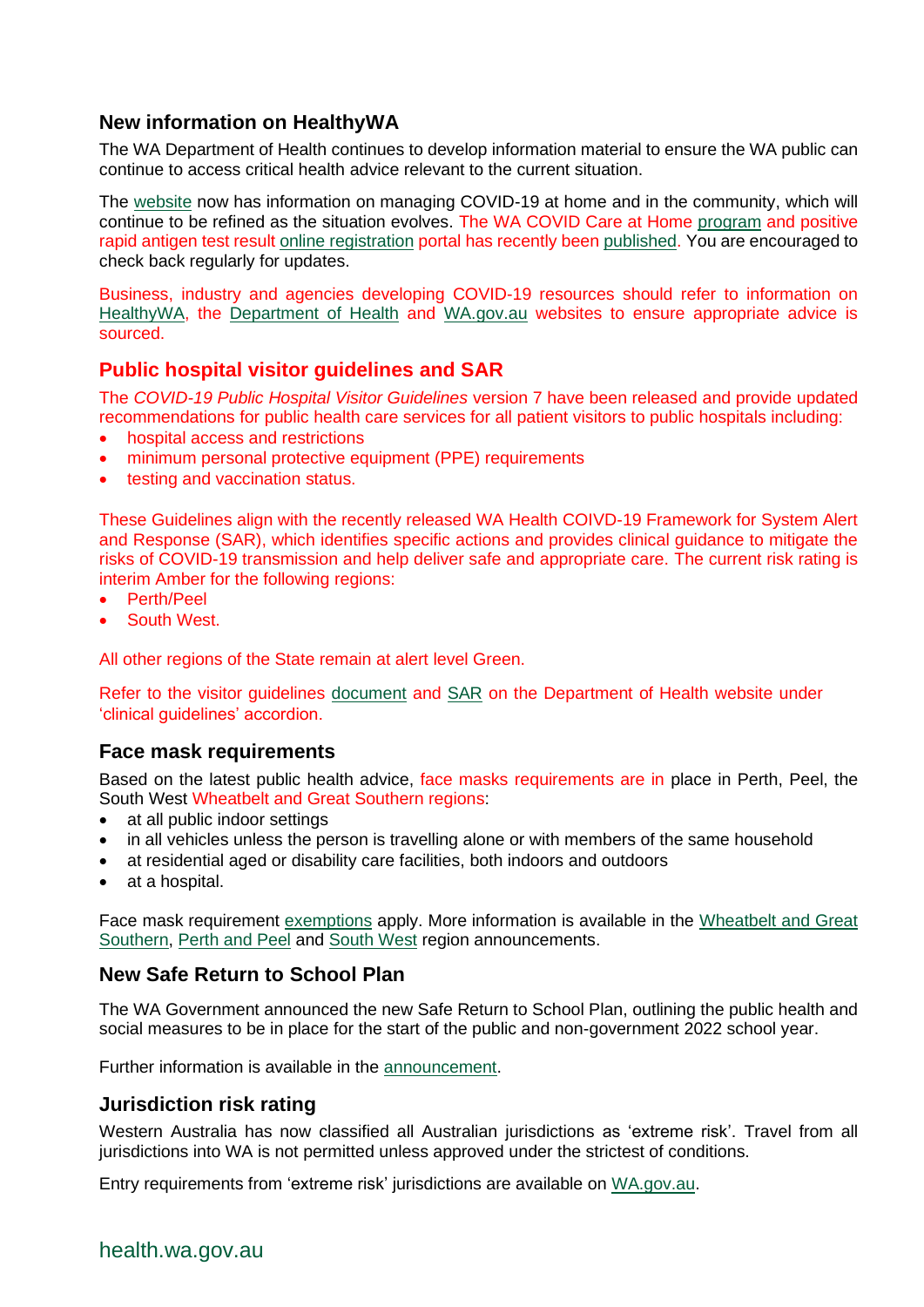The WA Chief Health Officer continues to monitor and review border controls.

# **Community**

#### **RAT consumer quotas**

Based on Chief Health Officer advice, new regulations were implemented to enable proper management of the supply of COVID-19 rapid antigen tests in WA.

From 26 January 2022, an individual can buy one box of rapid antigen tests or up to three individually wrapped tests for personal use at any one time. The limits are slightly higher per household. Suppliers and retailers must take reasonable steps to ensure they are only selling to people for personal use.

Refer to the [media release](https://ww2.health.wa.gov.au/Media-releases/2022/New-consumer-quotas-for-rapid-antigen-tests-announced) and Directions.

#### **Small Business Assistance Grant**

Applications for financial support are now open for certain businesses and sole traders in the events and hospitality sectors directly affected by the necessary public health measures in Perth and Peel from 23 December 2021 to 4 January 2022.

More information is available in the [media release,](https://www.mediastatements.wa.gov.au/Pages/McGowan/2022/01/Applications-now-open-for-small-business-assistance.aspx) at the Small Business Development Corporation [website.](https://www.smallbusiness.wa.gov.au/assistance-grant) Information on the *Getting the Show Back on the Road* and the *Night Club Closures One Off Grants* programs are available on [WA.gov.au.](https://www.dlgsc.wa.gov.au/funding/arts-funding/getting-the-show-back-on-the-road)

#### **Proof of vaccination requirements**

State-wide proof of vaccination at certain venues and events are now in effect. People will be required to show proof of their COVID-19 vaccination, either in a digital or paper-based form, along with approved identification. See the [Proof of COVID-19 vaccinations](https://www.wa.gov.au/government/covid-19-coronavirus/covid-19-coronavirus-proof-of-covid-19-vaccinations) page for more information.

The WA Government has released social media tiles and posters to help businesses communicate the proof of [vaccination requirements.](https://www.wa.gov.au/government/document-collections/covid-19-coronavirus-safe-transition-stakeholder-toolkit#proof-of-vaccination)

Both venues and patrons will have a shared responsibility when it comes to proof of vaccination, with venues required to take reasonable steps to ensure all patrons are double dose vaccinated, or exempt.

#### **Mandatory vaccination FAQs**

Frequently asked questions (FAQs) about mandatory COVID-19 vaccination are available at the Department of Health [website](https://ww2.health.wa.gov.au/Articles/A_E/Coronavirus/COVID19-vaccination-program/Mandatory-COVID19-vaccination) to address common queries relevant to all people affected by the vaccination requirement. In consultation with stakeholders, industry-specific FAQs are in development to provide more nuanced advice for different sectors. Critical business worker [FAQs](https://ww2.health.wa.gov.au/~/media/Corp/Documents/Health-for/Infectious-disease/COVID19/COVID19-Mandatory-vaccination-FAQs-critical-businesses-worker.pdf) are available.

All mandatory vaccination [Directions](https://www.wa.gov.au/government/document-collections/covid-19-coronavirus-mandatory-vaccination) (and supporting documents) are published on the WA.gov.au website and the general mandatory COVID-19 vaccination [FAQs](https://ww2.health.wa.gov.au/Articles/A_E/Coronavirus/COVID19-vaccination-program/Mandatory-COVID19-vaccination) which continue to be updated, are on the Department of Health website.

## **COVID-19 vaccination program**

#### **Booster doses available from 3 months**

Double dose vaccinated people aged 18 years and over, who received their second dose 3 or more months ago, are recommended to receive a booster vaccine with either the Comirnaty (Pfizer) or Spikevax (Moderna) COVID-19 vaccines. The online third dose [calculator](https://rollup.wa.gov.au/) is available to determine your eligibility for a booster dose. Visit the Australian Department of Health COVID-19 booster vaccine [advice](https://www.health.gov.au/initiatives-and-programs/covid-19-vaccines/getting-your-vaccination/booster-doses#who-should-get-a-booster-dose) for further information on boosters.

#### **TGA approves Pfizer boosters for 16 and 17-year-old children**

The Therapeutic Goods Administration (TGA) has provisionally [approved](https://www.tga.gov.au/media-release/pfizers-covid-19-vaccine-comirnaty-provisionally-approved-use-booster-individuals-aged-16-17-years-old) the Pfizer COVID-19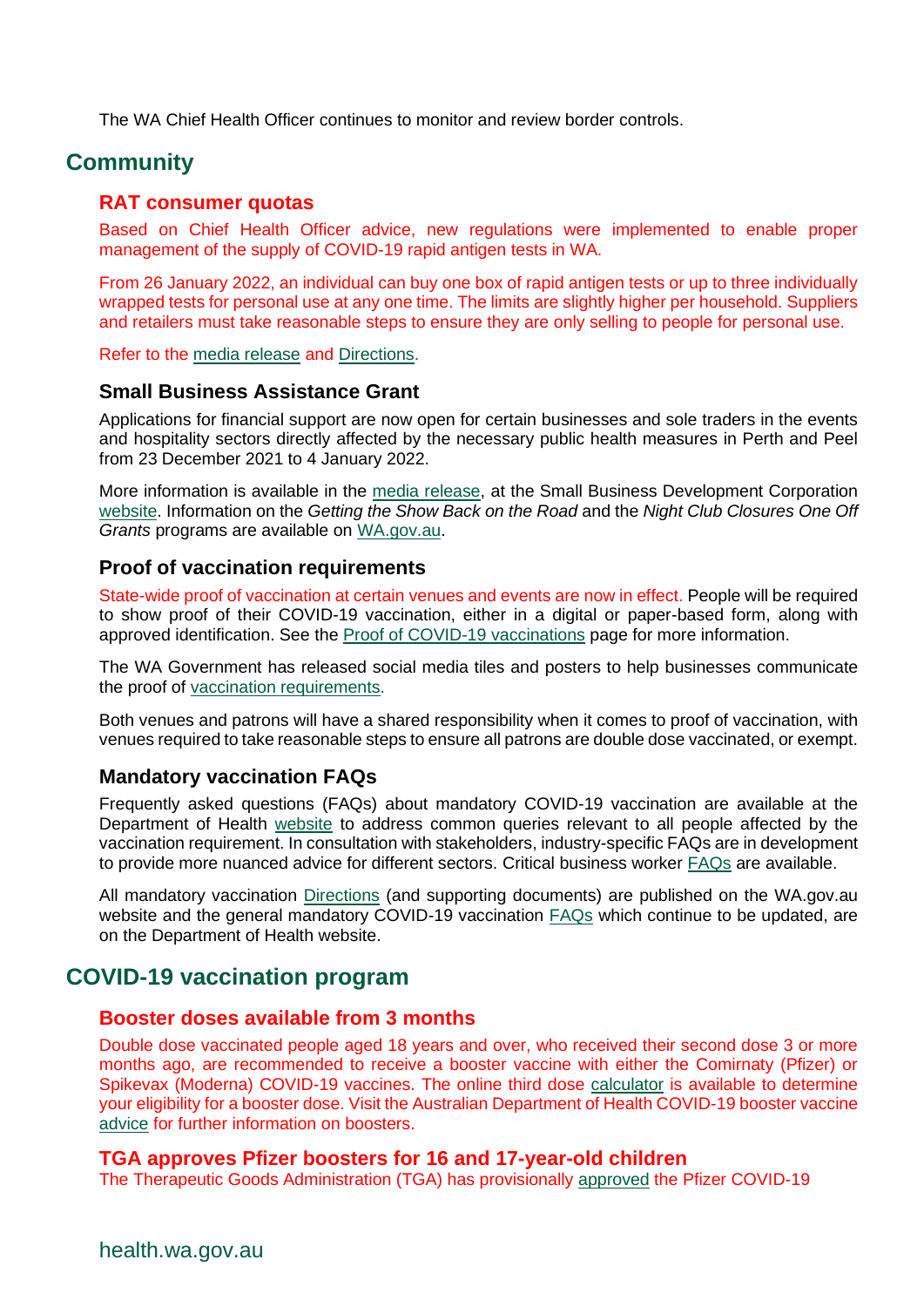vaccine (Comirnaty) for use as a booster in individuals aged 16 and 17 years old. Dosing in this age group is the same as the adult population 18+ years and the booster dose may be administered after the completion of a COVID-19 vaccine primary series (2 doses). The primary series can be of any of the COVID-19 vaccines approved for use in in this age group (currently Pfizer and Spikevax (Moderna). The Australian Technical Advisory Group on Immunisation (ATAGI) is expected to soon provide recommendations for this age group.

## **Novavax approved by ATAGI**

On 24 January 2022, the Australian Technical Advisory Group on Immunisation (ATAGI) recommended that [Novavax](https://www.health.gov.au/news/atagi-statement-on-the-use-of-novavax-covid-19-vaccine-nuvaxovid) COVID-19 vaccine can be used for the primary course of COVID-19 vaccination in people aged 18 years or older. The recommended schedule for administration is 2 doses, a minimum of 3 weeks apart.

This followed the Therapeutic Goods Administration [\(TGA\)](https://www.tga.gov.au/media-release/tga-provisionally-approves-novavax-biocelect-pty-ltds-covid-19-vaccine-nuvaxovid) granting of provisional approval on 20 January 2022 to Biocelect Pty Ltd (on behalf of Novavax Inc) for the COVID-19 vaccine. The Australian Government has ordered 51 million doses and has plans to distribute the vaccine by the end of February.

## **Community vaccination clinics**

Please check the community vaccination clinic list [online](https://www.healthywa.wa.gov.au/Articles/A_E/Coronavirus/COVID19-vaccine) for further information and opening times. To avoid extended queues, people are encouraged to make a booking at [VaccinateWA](https://vaccinatewa.health.wa.gov.au/s/login/?ec=302&startURL=%2Fs%2F) or 13COVID, as people with bookings will be prioritised.

There will be numerous regional pop-up clinics available for walk-ins in the coming weeks. Visit the [COVID-19 vaccine](https://www.healthywa.wa.gov.au/Articles/A_E/Coronavirus/COVID19-vaccine/Online-booking-FAQs) webpage for a list of these clinics and their opening times.

Existing [Community vaccination](https://www.healthywa.wa.gov.au/Articles/A_E/Coronavirus/COVID19-vaccine) clinics in WA include Armadale, Mirrabooka, Carramar, Mandurah, Canning Vale, Midland, Perth Convention and Exhibition Centre, Claremont Showgrounds, Joondalup, Kwinana, and Bunbury.

The Comirnaty (Pfizer), Spikevax (Moderna) and Vaxzevria (AstraZeneca) COVID-19 vaccines are being administered at participating GPs and pharmacies for eligible populations. Participating GPs and pharmacies can be found by using the COVID-19 [Vaccine Clinic Finder](https://www.health.gov.au/resources/apps-and-tools/covid-19-vaccine-clinic-finder).

## **Vaccine information and resources**

Please visit the sources below for more information and resources related to vaccines:

- HealthyWA [COVID-19 Vaccine](https://ww2.health.wa.gov.au/sitecore/content/Healthy-WA/Articles/A_E/Coronavirus/COVID19-vaccine) (for WA community) including [FAQs](https://ww2.health.wa.gov.au/sitecore/content/Healthy-WA/Articles/A_E/Coronavirus/COVID19-vaccine/FAQs)
- WA Health [COVID-19 Vaccination Program](https://ww2.health.wa.gov.au/Articles/A_E/Coronavirus/COVID19-vaccination-program) (for WA health providers)
- Small Business Development Corporation (SBDC) workplace [information](https://www.smallbusiness.wa.gov.au/blog/faqs-workplace-information-about-covid-19-vaccine) about the COVID-19 vaccine FAQs (general information for businesses and employers)
- The Australian Government [COVID-19 Vaccines hub](https://www.health.gov.au/initiatives-and-programs/covid-19-vaccines)
- Roll [up for WA](https://rollup.wa.gov.au/) and Roll [up for WA posters](https://www.dlgsc.wa.gov.au/department/news/news-article/2021/06/09/roll-up-for-wa-posters)
- KAMS [Get vaccinated against COVID-19](https://kimberley-vaccines.multiscreensite.com/kams-2021-vaccine-campaign) TVC Campaign

# **Directions updates**

COVID-19 State of Emergency [Declarations](https://www.wa.gov.au/government/document-collections/covid-19-coronavirus-state-of-emergency-declarations) and community [advice](https://www.wa.gov.au/organisation/department-of-the-premier-and-cabinet/covid-19-coronavirus-community-advice) summarises the latest COVID-19 Directions that are in place in WA. Further information can be found on WA Government [website.](https://www.wa.gov.au/government/covid-19-coronavirus)

## **New Directions**

- [Court and Tribunal Worker \(Restrictions on](https://www.wa.gov.au/government/publications/court-and-tribunal-worker-restrictions-access-directions) Access) Directions
- [Outbreak Outside of Western Australia Response Directions \(No 21\)](https://www.wa.gov.au/government/publications/outbreak-outside-of-western-australia-response-directions-no-21)
- [COVID Restrictions \(Gatherings and Related Measures\) Revocation Directions](https://www.wa.gov.au/government/publications/covid-restrictions-gatherings-and-related-measures-revocation-directions)
- [COVID Transition \(Border Requirements\) Amendment Directions \(No 1\)](https://www.wa.gov.au/government/publications/covid-transition-border-requirements-amendment-directions-no-1)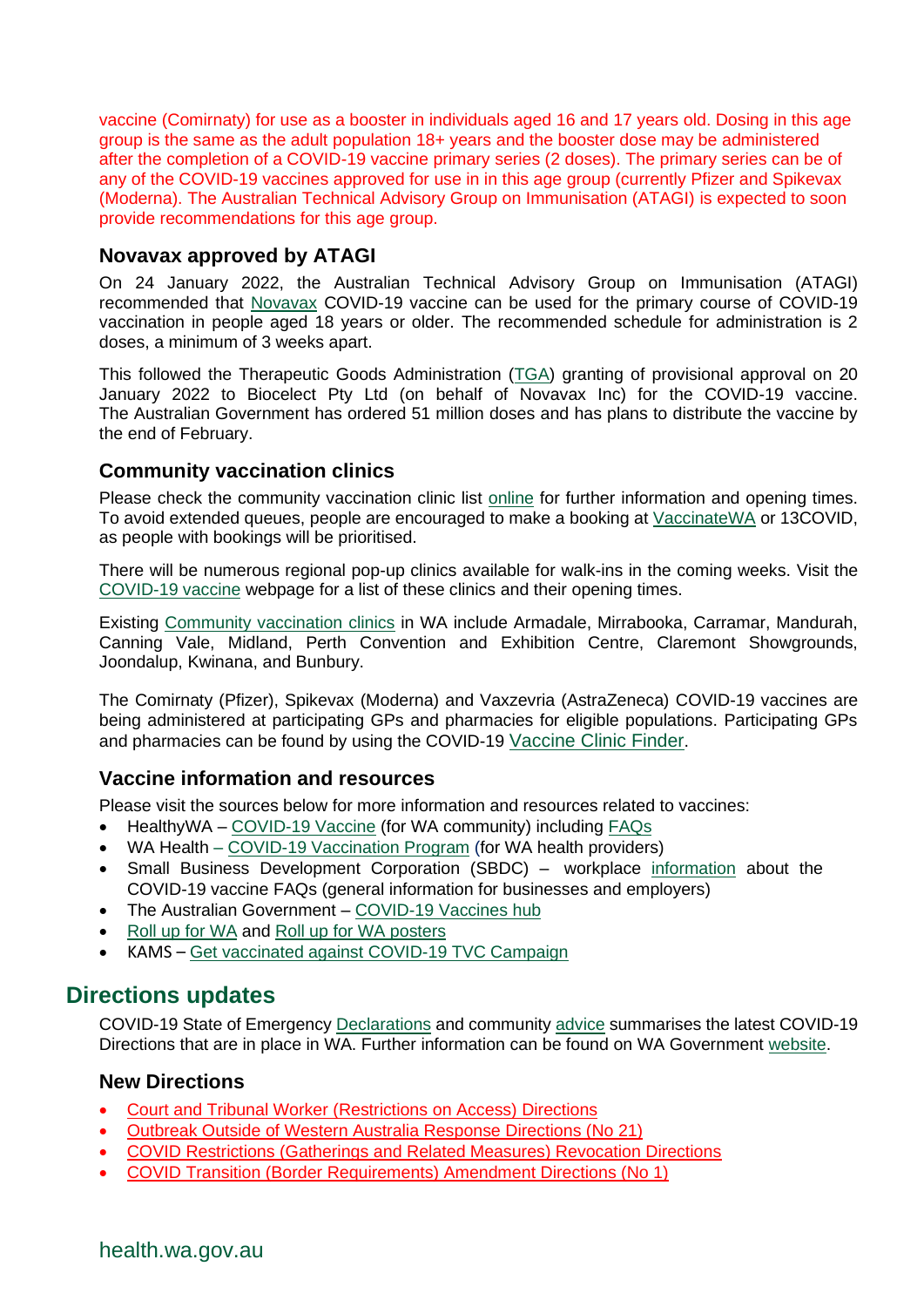- [COVID Transition \(Face Covering\) Directions](https://www.wa.gov.au/government/publications/covid-transition-face-covering-directions)
- [Health Care Workers Directions](https://www.wa.gov.au/government/publications/health-care-workers-directions)
- [Proof of Vaccination Directions \(No 2\)](https://www.wa.gov.au/government/publications/proof-of-vaccination-directions-no-2)
- [Returning Students Directions \(No 3\)](https://www.wa.gov.au/government/publications/returning-students-directions-no-3)
- [COVID Transition \(Border Requirements\) Directions](https://www.wa.gov.au/government/publications/covid-transition-border-requirements-directions)
- **[Proof of Vaccination Directions](https://www.wa.gov.au/government/publications/proof-of-vaccination-directions)**
- [Australia Day \(Face Mask\) Directions](https://www.wa.gov.au/government/publications/australia-day-face-mask-directions)
- [Health Worker \(Restrictions on Access\) Directions \(No 4\)](https://www.wa.gov.au/government/publications/health-worker-restrictions-access-directions-no-4)
- [Primary Health Care Worker \(Restrictions on Access\) Directions \(No 2\)](https://www.wa.gov.au/government/publications/primary-health-care-worker-restrictions-access-directions-no-2)
- [Controlled Border for Western Australia Amendment Directions \(No 62\)](https://www.wa.gov.au/government/publications/controlled-border-western-australia-amendment-directions-no-62)
- [DFES \(Fire Season\) Firefighting Crew Directions \(No 2\)](https://www.wa.gov.au/government/publications/dfes-fire-season-firefighting-crew-directions-no-2)
- [Outbreak Outside of Western Australia Response Directions \(No 20\)](https://www.wa.gov.au/government/publications/outbreak-outside-of-western-australia-response-directions-no-20)
- [Presentation for Testing Directions \(No 38\)](https://www.wa.gov.au/government/publications/presentation-testing-directions-no-38)
- [COVID Restrictions \(Gatherings and Related Measures\) Directions \(No 10\)](https://www.wa.gov.au/government/publications/covid-restrictions-gatherings-and-related-measures-directions-no-10)

# **Updated fact sheets**

- [COVID-19 Public Hospital Visitor Guidelines Version 7](https://ww2.health.wa.gov.au/~/media/Corp/Documents/Health-for/Infectious-disease/COVID19/COVID19-Public-hospital-visitor-guidelines.pdf)
- [WA Health COVID-19 Framework for System Alert and Response](https://ww2.health.wa.gov.au/~/media/Corp/Documents/Health-for/Infectious-disease/COVID19/WA-Health-COVID-19-Framework-for-System-Alert-and-Response.pdf)
- [Information for Providers of Non-serviced, Short-term Rental Accommodation, with Guests in](https://www.healthywa.wa.gov.au/~/media/Corp/Documents/Health-for/Infectious-disease/COVID19/COVID19-Information-for-short-term-accommodation-providers-with-guests-in-quarantine-or-isolation.pdf)  [Quarantine or Isolation](https://www.healthywa.wa.gov.au/~/media/Corp/Documents/Health-for/Infectious-disease/COVID19/COVID19-Information-for-short-term-accommodation-providers-with-guests-in-quarantine-or-isolation.pdf)
- [Infection Prevention and Control Guidelines for Non-State Quarantine Facilities Providing](https://www.healthywa.wa.gov.au/~/media/Files/Corporate/general-documents/Infectious-diseases/PDF/Coronavirus/COVID19-Standard-for-non-State-quarantine-facilities-providing-accommodation.pdf)  [Accommodation for Guests in Quarantine or Isolation Version 5](https://www.healthywa.wa.gov.au/~/media/Files/Corporate/general-documents/Infectious-diseases/PDF/Coronavirus/COVID19-Standard-for-non-State-quarantine-facilities-providing-accommodation.pdf)
- [Clinician Alert #79](https://ww2.health.wa.gov.au/~/media/Corp/Documents/Health-for/Infectious-disease/COVID19/COVID-19-Clinician-Alert-WA-79.pdf)
- [COVID-19 Infection Prevention and Control in Western Australian Healthcare Facilities –](https://ww2.health.wa.gov.au/~/media/Corp/Documents/Health-for/Infectious-disease/COVID19/COVID19-Infection-Prevention-and-Control-in-Hospitals.pdf) [Version 12](https://ww2.health.wa.gov.au/~/media/Corp/Documents/Health-for/Infectious-disease/COVID19/COVID19-Infection-Prevention-and-Control-in-Hospitals.pdf)
- [Clinician Alert #78](https://ww2.health.wa.gov.au/~/media/Corp/Documents/Health-for/Infectious-disease/COVID19/COVID-19-Clinician-Alert-WA-78.pdf)
- [Infection prevention and control guidelines for flight crew attending mandatory aviation](https://www.healthywa.wa.gov.au/~/media/Corp/Documents/Health-for/Infectious-disease/COVID19/COVID19-IPC-guidelines-for-flight-crew-attending-mandatory-aviation-training.pdf#:~:text=All%20flight%20crew%20must%20receive%20IPC%20education%20and,plane%20and%20prior%20to%20entry%20into%20the%20terminal.)  [training](https://www.healthywa.wa.gov.au/~/media/Corp/Documents/Health-for/Infectious-disease/COVID19/COVID19-IPC-guidelines-for-flight-crew-attending-mandatory-aviation-training.pdf#:~:text=All%20flight%20crew%20must%20receive%20IPC%20education%20and,plane%20and%20prior%20to%20entry%20into%20the%20terminal.)
- [COVID-19 preparation and response guidelines for early childcare services](https://www.wa.gov.au/system/files/2022-01/WA-Health-COVID-19-preparation-and-response-guidelines-for-early-childcare-services.pdf)
- **[Information for Quarantine Centre Workers](https://www.healthywa.wa.gov.au/-/media/HWA/Documents/Health-conditions/COVID19/COVID19-Quarantine-centre-workers.pdf)**
- [Information for Quarantine Centre Workers -](https://www.healthywa.wa.gov.au/-/media/HWA/Documents/Health-conditions/COVID19/COVID19-Quarantine-centre-workers.pdf) Updated 10 January 2022
- [Outbreak Preparedness and Initial Local Response in Remote Aboriginal Communities](https://ww2.health.wa.gov.au/~/media/Corp/Documents/Health-for/Infectious-disease/COVID19/COVID19-Remote-Aboriginal-Communities-Outbreak-Communications-Package.pdf)  [Version 3 January 2022](https://ww2.health.wa.gov.au/~/media/Corp/Documents/Health-for/Infectious-disease/COVID19/COVID19-Remote-Aboriginal-Communities-Outbreak-Communications-Package.pdf)
- [Aboriginal Sector Communication Update #33](https://ww2.health.wa.gov.au/~/media/Corp/Documents/Health-for/Infectious-disease/COVID19/COVID19-Aboriginal-Sector-Communications-Update-33.pdf)
- Mandatory Vaccination [Critical Businesses Worker FAQs](https://ww2.health.wa.gov.au/~/media/Corp/Documents/Health-for/Infectious-disease/COVID19/COVID19-Mandatory-vaccination-FAQs-critical-businesses-worker.pdf) (New)
- [Mandatory Vaccination FAQs Version 5](https://ww2.health.wa.gov.au/~/media/Corp/Documents/Health-for/Infectious-disease/COVID19/Vaccination/COVID19-Mandatory-vaccination-FAQs.pdf)

# **Testing**

#### **General population [testing criteria](https://www.healthywa.wa.gov.au/sitecore/content/Corporate/Articles/A_E/Coronavirus/COVID19-information-for-health-professionals)**

Any person may be tested if they have any one of the following clinical criteria: fever ( $\geq 37.5^{\circ}$ C) OR history of fever (e.g. night sweats, chills), without a known source **OR** acute respiratory symptoms (e.g. shortness of breath, cough, sore throat, runny nose) **OR** acute loss of smell or taste **OR** a positive or inconclusive rapid antigen test result.

## **Testing locations**

Testing locations are listed on [HealthyWA.](https://healthywa.wa.gov.au/Articles/A_E/COVID-clinics)

## **Reporting**

Notify suspected COVID-19 cases by completing the notification form either [ONLINE](https://cdcwa.health.wa.gov.au/surveys/?s=3PANDLMR84) or by printing out the notification form.